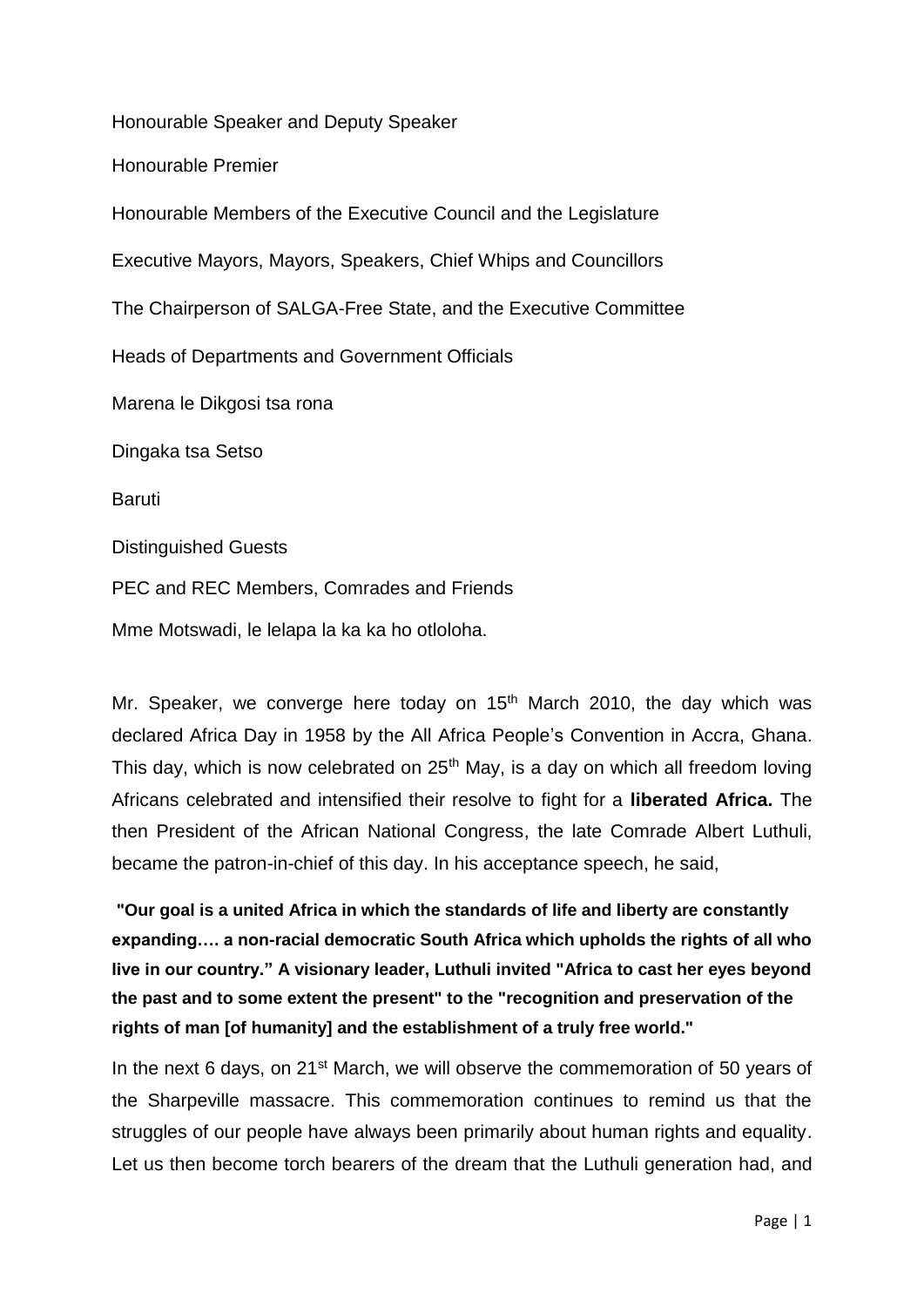ensure that our people are heard; that equality and human rights become a living reality even for those who wake up with nothing to hope for.

Today also marks 87 days before the Soccer World Cup kick-off. This brings home a new dawn of reality, that we too can be counted among the few world nations that have been given this rare opportunity. We must therefore show the whole world that indeed we too are capable of hosting a successful world cup tournament.

Mr. Speaker, the most memorable image of that  $15<sup>th</sup>$  May 2004 is an emotional Madiba holding aloft the sport world's most famous trophy, and in excitement saying, **"We South Africans have to look forward to hosting the FIFA World Cup in 2010. This event has the power to break down barriers and unite people around the world in a way that little else does…"**

Mr. Speaker, our real celebration of the 20<sup>th</sup> anniversary of the release of Madiba from prison, can only be realized if each one of us can put an effort in a small way to guarantee a successful world cup. When others are wearing the Bafana-Bafana replica shirts, we will be wearing protective clothing and hard-tipped mountain boots, with whistles around our necks ready to prevent and mitigate any disaster that might occur during this precious tournament.

Mr Speaker, our movement's January 8th Statement presented to us by **Comrade President Jacob Zuma** this year, focused our attention on some of the main tasks facing Local Government in 2010. He emphasised that our primary attention should be on the accelerated provision of services to our people. The President went further to declare that 2010 shall be the year of **'working together to speed up effective service to the people"** and that this has particular implications for Local Government.

With this in mind, it is my privilege to present the performance report of the Ministry for Cooperative Governance, Traditional Affairs and Human Settlements; and table its budget for the 2010/2011 financial year.

Mr Speaker, we acknowledge that this financial year was an unusual year in the calendar of government operation. It was a short year with significant changes that included adjustment in administration, which led to the establishment of two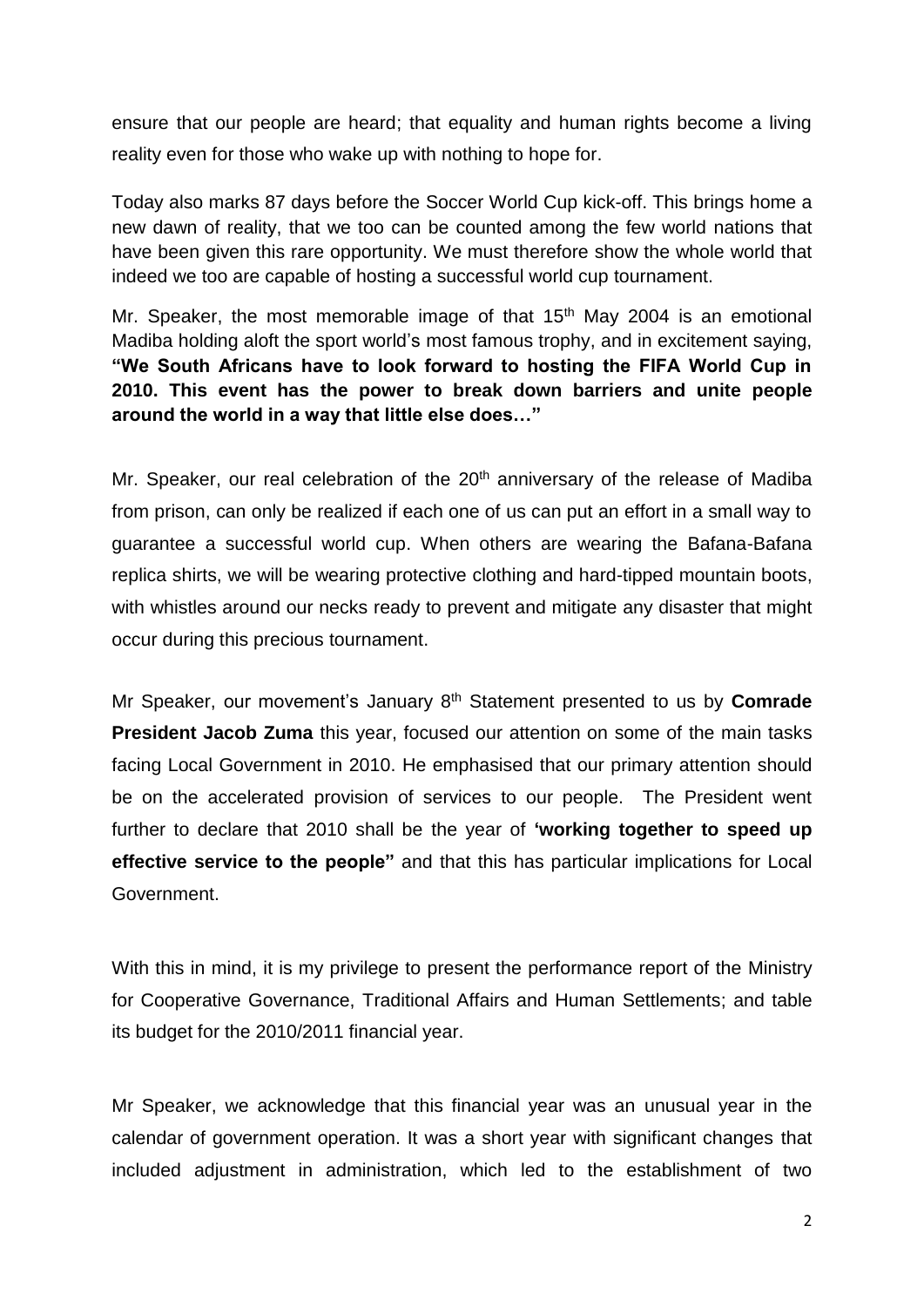departments from the former Local Government and Housing department. This had an impact on the implementation of various programmes and called for an innovative way of doing things in compliance with the spirit and aspirations of Operation Hlasela.

Notwithstanding various service delivery challenges, which in some areas led to civic unrest, our people are still hopeful and they are inspired by the achievements of our democratic government. Despite the challenges experienced in the ministry, we made notable achievements.

Mr Speaker, we note with pride that we have been able to sustain our Operation Clean Audit 2014 ambassadors in the 2008/2009 financial year. These ambassadors are the municipalities of Tswelopele, Fezile Dabi and Lejweleputswa. They continue to give us hope that this programme is achievable. As an endeavour to stem out audit disclaimers within our municipalities, we have introduced the programme fully in all our municipalities in the Xhariep District, as the most vulnerable area. This programme already yields results with financial reporting that has improved. This is an indication that the systems we have implemented are functional.

In strengthening the institutional capacity of some vulnerable municipalities, we have balanced the budget of Xhariep District municipality and funded the municipal manager and CFO posts in Naledi, Mohokare and Xhariep.

In an effort to increase our support to the Institution of Traditional Leadership, we established and launched 11 representative Traditional Councils in the province. These will enable community participation in matters of traditional governance. We will continue to give support to the institution to intensify their capacity to manage the affairs of traditional communities.

We have engaged our traditional healers in various programmes during 2009/2010 to enhance overall traditional medicine knowledge system, and to promote their standing in communities. We continue to advocate for their needs in the localities where they live.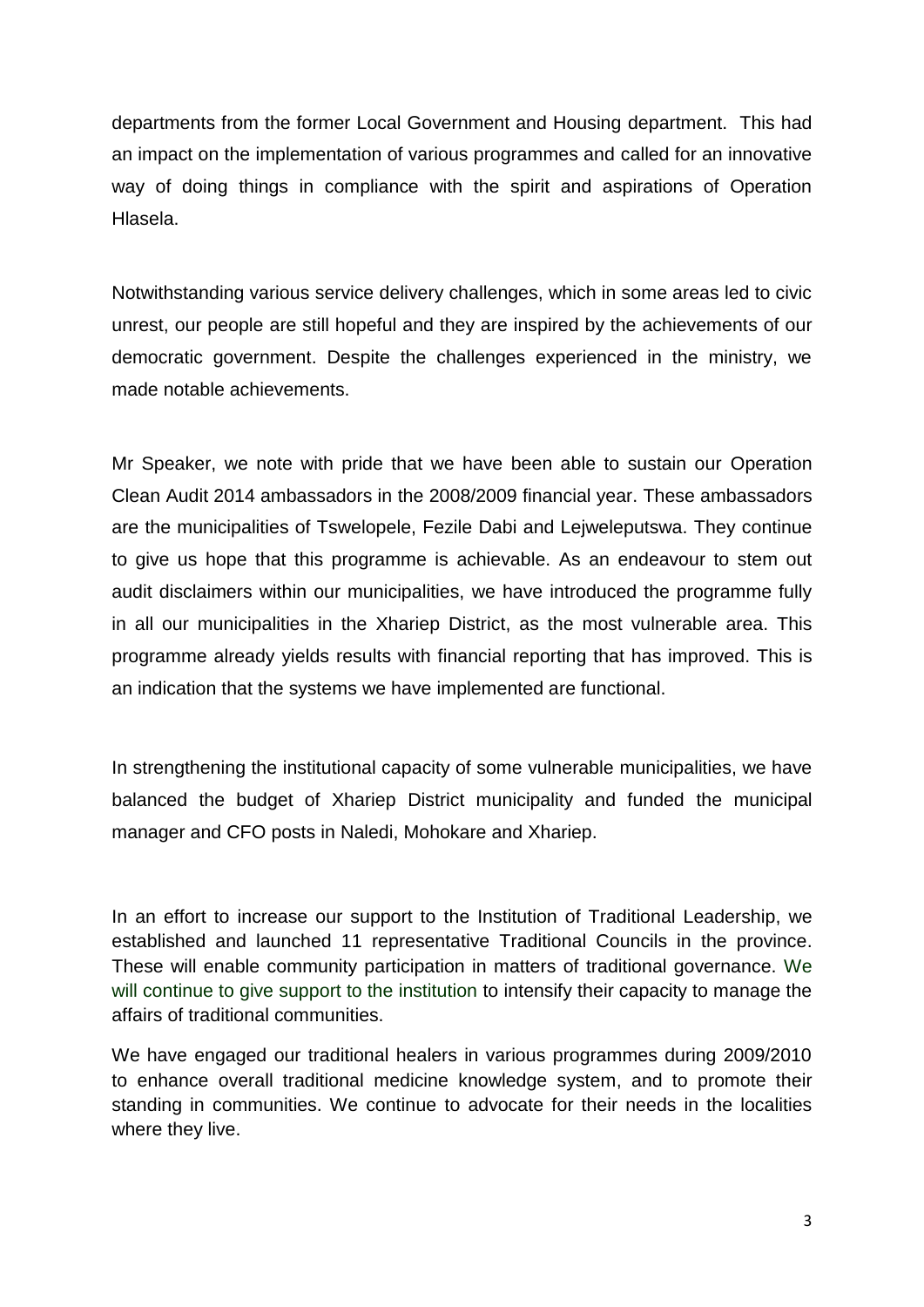In order to ensure that our communities' access to government services is improved, we have appointed additional 64 Community Development Workers (CDWs).

Working with the Development Bank of Southern Africa (DBSA), we have succeeded to replicate our Siyenza Manje deployment of technical experts to work in 14 municipalities.

In our attempt to increase the lifespan of VIP toilets, we have revitalized more than 31 000 VIP toilets in the area of Mangaung Local Municipality.

We committed municipalities and ourselves to improve our turnaround time on responses to community queries. This is the area where we are of a view that although there is some improvement, we can still do more.

We are at work to turn-around the situation in Thabo Mofutsanyana, Nala and Masilonyana which are currently under provincial administration in terms of section 139 (1) (b) of the Constitution.

We were able to pilot and display better and different typologies i.e. designs and plans of houses in various towns. Our aim is to move away from the drab of RDP uniformity. Our improvement in this area of work includes exploring alternative building methods, using mass based approach in construction, to create jobs and develop skills through massification. We have also explored the use of alternative building materials in housing delivery, in selected towns.

In partnership with the Department of Land Affairs, we acquired 10 land parcels in various localities as identified by different local municipalities, for future establishment of human settlements. Through our programme of planning and surveying we had initially planned to develop 8 000 sites, but have achieved more than 12 000 sites.

In 2009/2010, we were able to spend 100% of our R962 million allocation of the housing grant.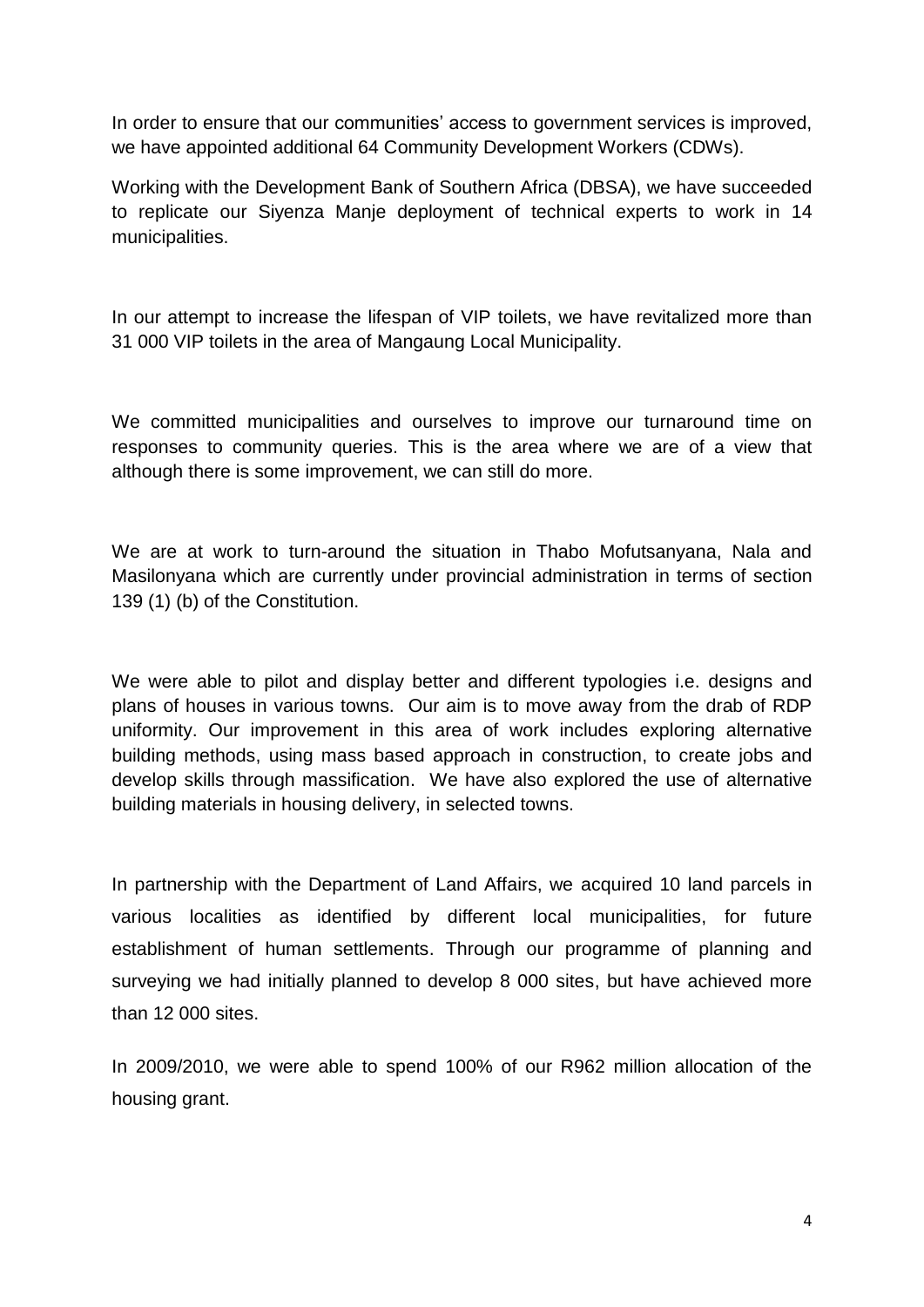As part of our commitment to building sustainable human settlements that respond to environmental issues, our greening and landscaping campaign has borne fruit; with **21 850** indigenous trees planted in partnership with municipalities and sector departments.

We are also proud to report that in order to achieve accelerated service delivery, targeting key priority areas, our province and municipalities in particular have achieved great success in delivering the following services:

- Households with access to water: 97.5%
- Households with access to electricity: 86.6%
- Households with access to proper sanitation: 92%, inclusive of the work achieved through the Bucket Eradication Programme during the 2008/09 financial year.
- Households with access to refuse removal: 76.1%

Mr Speaker, informed by the State of Local Government Assessment Report, government adopted Local Government Turn-Around Strategy to deal with the root causes of many problems in our system of local government. With the budget allocation of R320 million for this financial year, we will strive to implement the Ten-Point Plan of the Local Government Turn-Around Strategy with focus on these key areas:

We will intensify and speed up our efforts on service delivery in the area of water, sanitation, electricity, waste management and streets. To this end, government has allocated R869 million to the Municipal Infrastructure Grant (MIG). We hope to mainstream EPWP principles in all our infrastructure projects to enable the creation of jobs and skills development.

Local Economic Development programmes in municipalities will receive more support from the department in partnership with the Department of Economic Development, Tourism and Environmental Affairs, private sector and international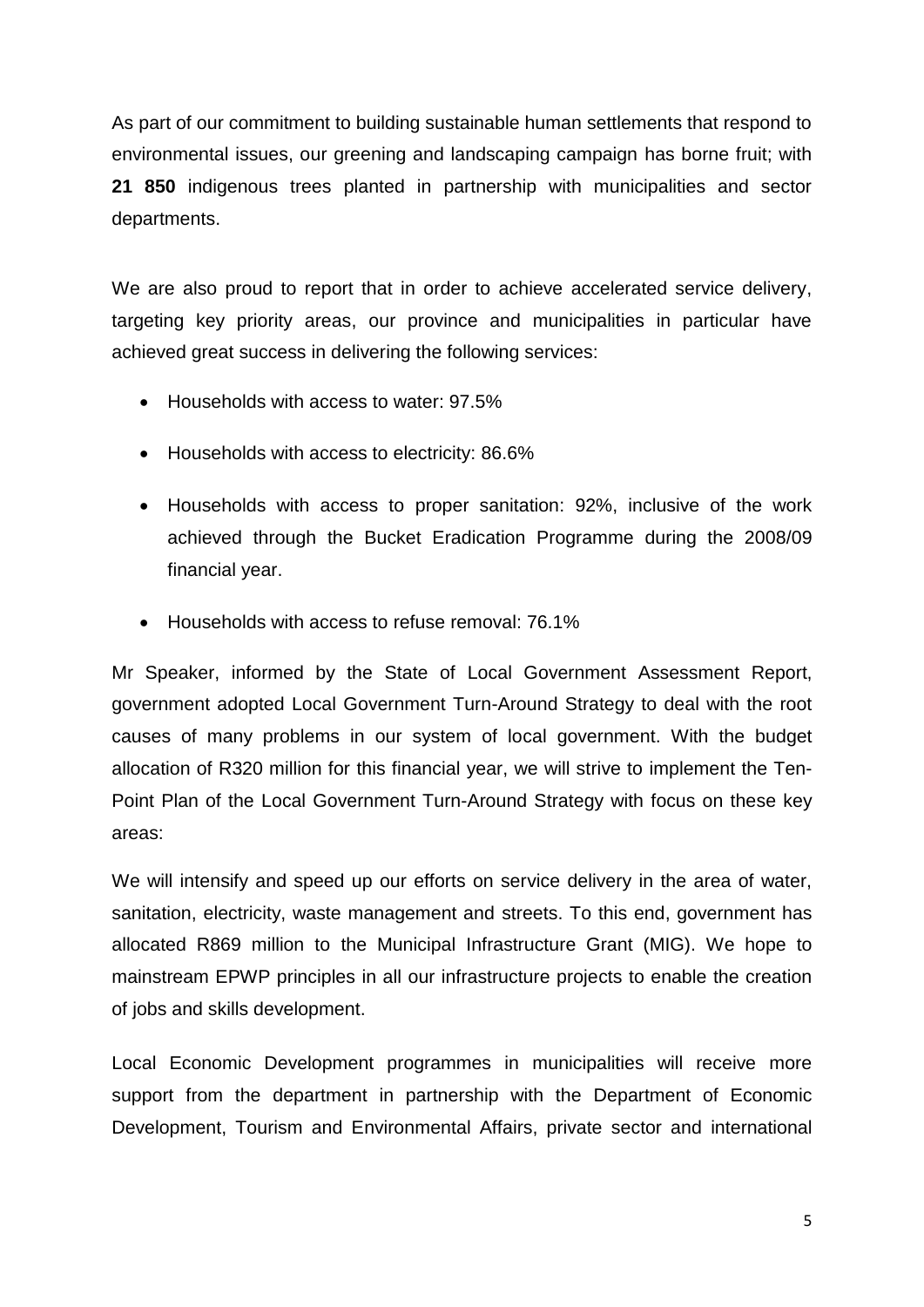donors. We hope to bring synergy to uncoordinated LED projects starting at ward level for more impact of such projects.

Working with the Department of the Premier, we want to improve and forge intergovernmental planning process on Integrated Development Plans (IDPs) of municipalities. We will ensure that these plans are the product of communities and reflect the involvement of all sector departments and state-owned institutions.

We will make R2.8 million available to CDWs to enable them to support the work of the refined ward committees. This will enable us to develop credible ward-based household profiles. It will also provide the opportunity for government to update the indigent registers and isolate those who are able to pay for services but are reluctant to do so.

We will upscale governance communication by effectively utilising public participation platforms and broader media channels. Our people must be encouraged to use all methods of communication including marches; however, government must ruthlessly deal with violent demonstrations that threaten people's lives and damage to property.

A lot of work has already been done in the last two months in the implementation of the Local Government Turn-around Strategy in municipalities. Municipal specific turn-around strategies are being developed to address such identified issues per municipality. We have already interacted with all municipalities in this regard.

Through the Turn-Around Strategy, we will implement a programme aimed at fixing and attending to immediate administrative, institutional and financial challenges faced by municipalities. We have set aside an amount of R5.8 million to assist with payment of salaries for municipal managers and chief financial officers in vulnerable municipalities.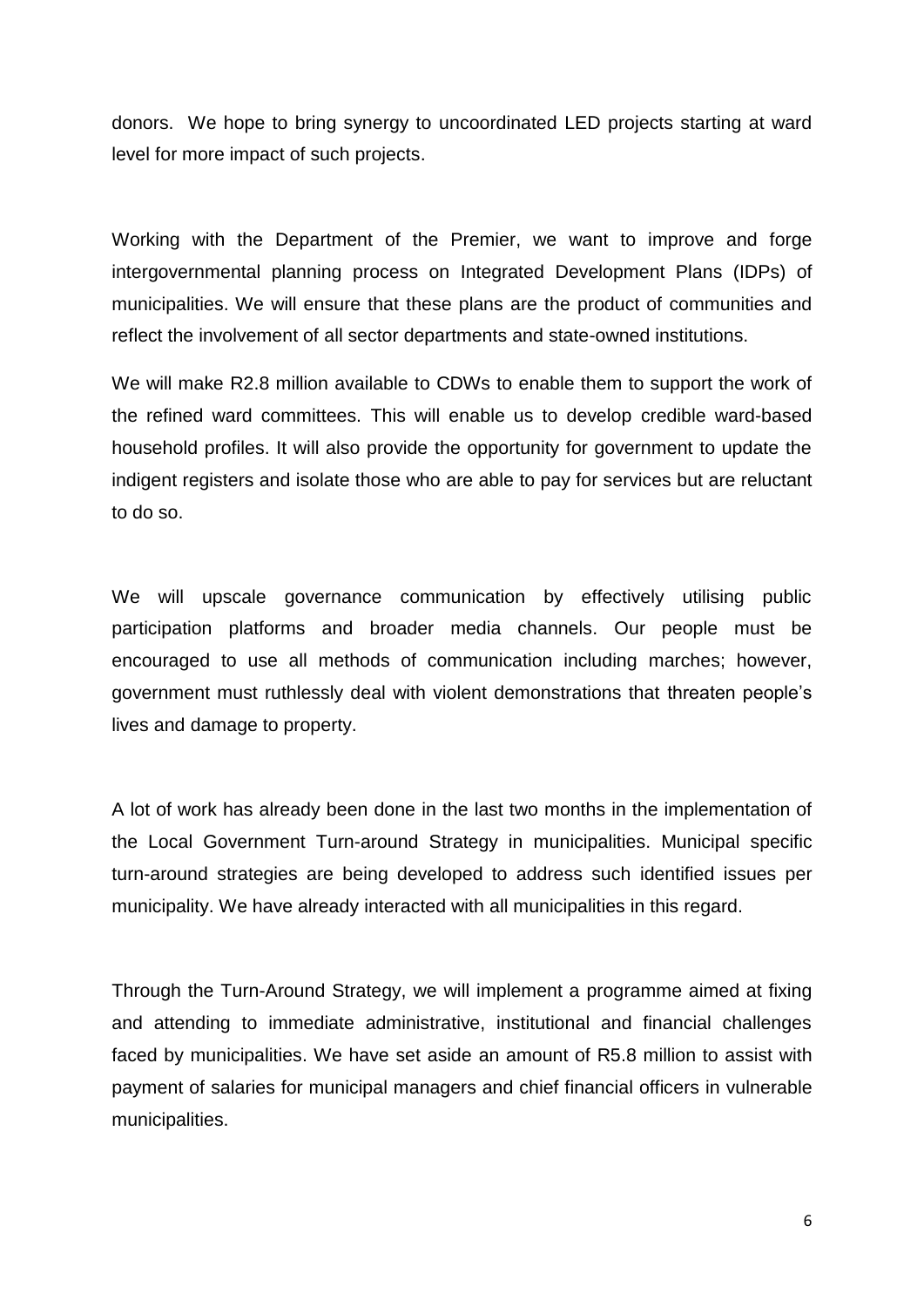We have made R1.2 million available to develop a standard set of by-laws to regulate municipal activities including illegal occupation of land.

As part of Operation Clean Audit 2014, we will introduce mechanisms to ensure sound financial management as well as reduction of municipal debt.

Jwale re kene motjheng, re hlasela ka Mo-Premier le matona a hae, re se re hatetse pele ka ho romella Mo-Premier masepaleng wa Mangaung le wa Matjhabeng. **Hlasela Ntate Magashule….! Hlasela! Foreistata ke nako...!**

We will strengthen inter-governmental relations with municipalities and SALGAFS, improve our capacity to coordinate, monitor and support municipalities, to serve as the single window of coordination for support to municipalities.

We will continue to support the work of the Independent Electoral Commission (IEC) and the Municipal Demarcation Board (MDB) in their preparations for the 2011 Local Government Elections. In line with this commitment, and to promote community buyin, we need to ensure that our people are informed about challenges in the processes of demarcation and delimitation of wards.

We will continue to facilitate the disestablishment of Motheo District Municipality and the establishment of Mangaung as a metropolitan municipality. It is prudent to take all stakeholders along as this process has implications for the districts of Motheo, Xhariep and Thabo Mofutsanyana in relation to staff, assets and liabilities.

We will continue to assist municipalities to root out fraud and corruption through developing sound anti-corruption policies and strong anti-corruption units. Our main emphasis will be on strengthening the Supply Chain Management units.

Mohlomphehi Speaker, Foreistata ke naha e kgabileng ka setso le botjhaba. Re tlameha maoto le matsoho ho ipabola le ho bapatsa setso le bonono bo re nang le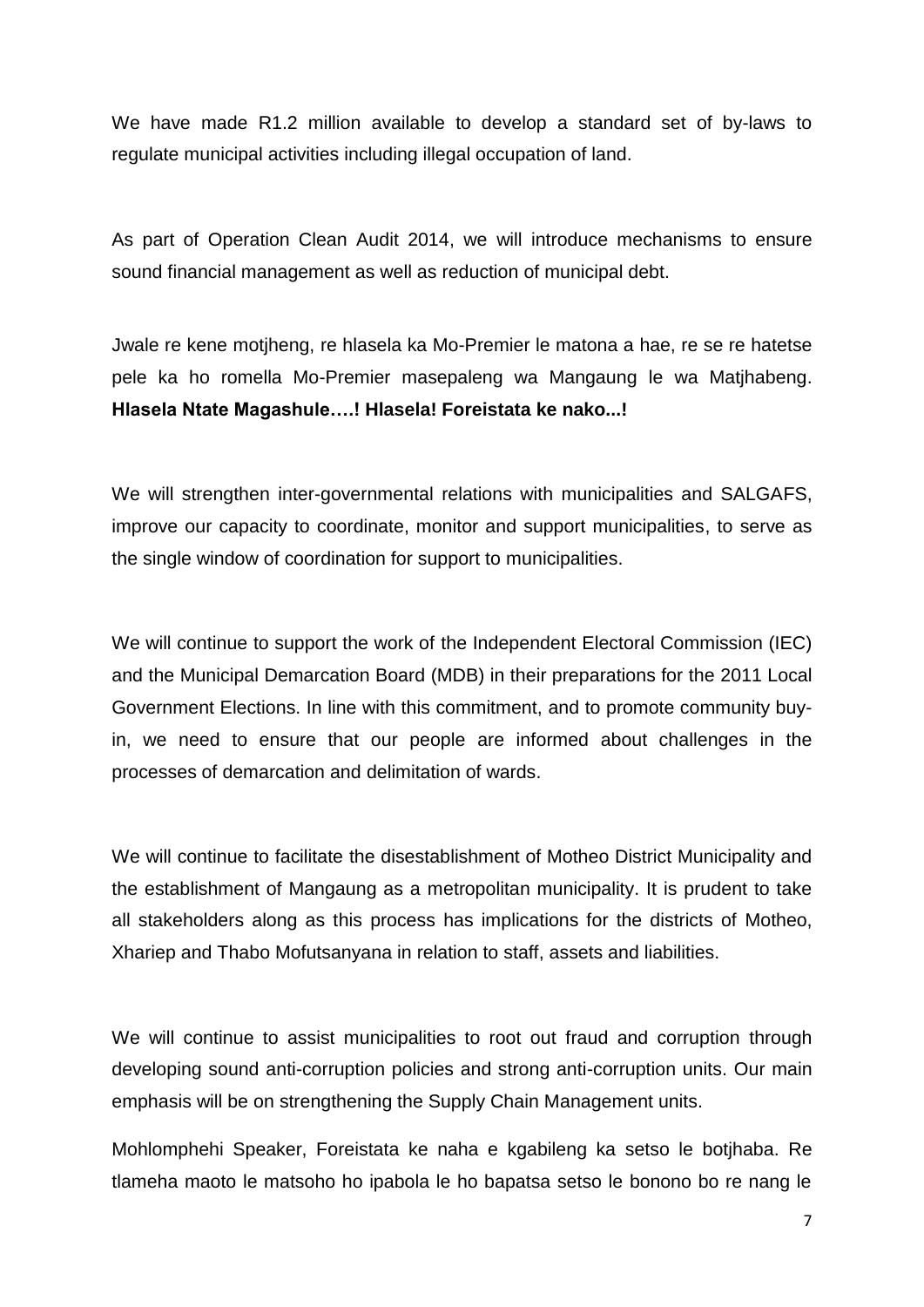bona ntle le tshabo ya letho. Re lebeletse marena le dingaka tsa rona tsa setso ho nka karolo ya bohlokwa ho sireletseng botjhaba le ho kgothaletsa batjha ho boulella setso. Sena re tshwanela ho se fihlella ka ho sebedisana mmoho le bohle ba amehang mererong ya setso le botjhaba.

Tjhelete e kana ka R9.5 million e beheletswe ka thoko ho matlafatsa tshehetso ya rona ho marena, hore re tle re eketse seabo sa bona mananeng a mmuso a amang setjhaba sa mahaeng.

Re utlwile sello sa marena mabapi le ditlhoko tseo ba llang ka tsona, mme re tla etsa bonnete ba hore re ba ema nokeng ho matlafatsa tshebetso ya bona. Re se re kene letsholong la **mamela-o-arabe** bakeng sa morabe wa Bataung le morabe wa MaKhoisan, ho ba thusa ho fihlella ditabatabelo tsa bona tsa ho ananelwa ke mmuso.

Mr Speaker, in his 2010 State of the Province Address, the Honourable Premier stated: "**One of the key challenges of government is to deal with the distorted spatial planning legacy brought about by apartheid. This has located areas where our people live far from areas of economic activity, little or no access to land for housing and limited access to basic municipal services."**

Moving from the premise that space regulation responsibility resides in the Ministry through COGTA, and space development responsibility resides in Human Settlements; we therefore respond to the Premier's challenge by exploring pilots of practical initiatives in selected localities to turn this situation around. To this end, we will identify suitable land to develop mixed settlements, with mixed land use in collaboration with municipalities, sector departments, and State Owned Enterprises (SoEs). For example, Vogelfontein in Bethelehem lands itself as an excellent choice for this pilot.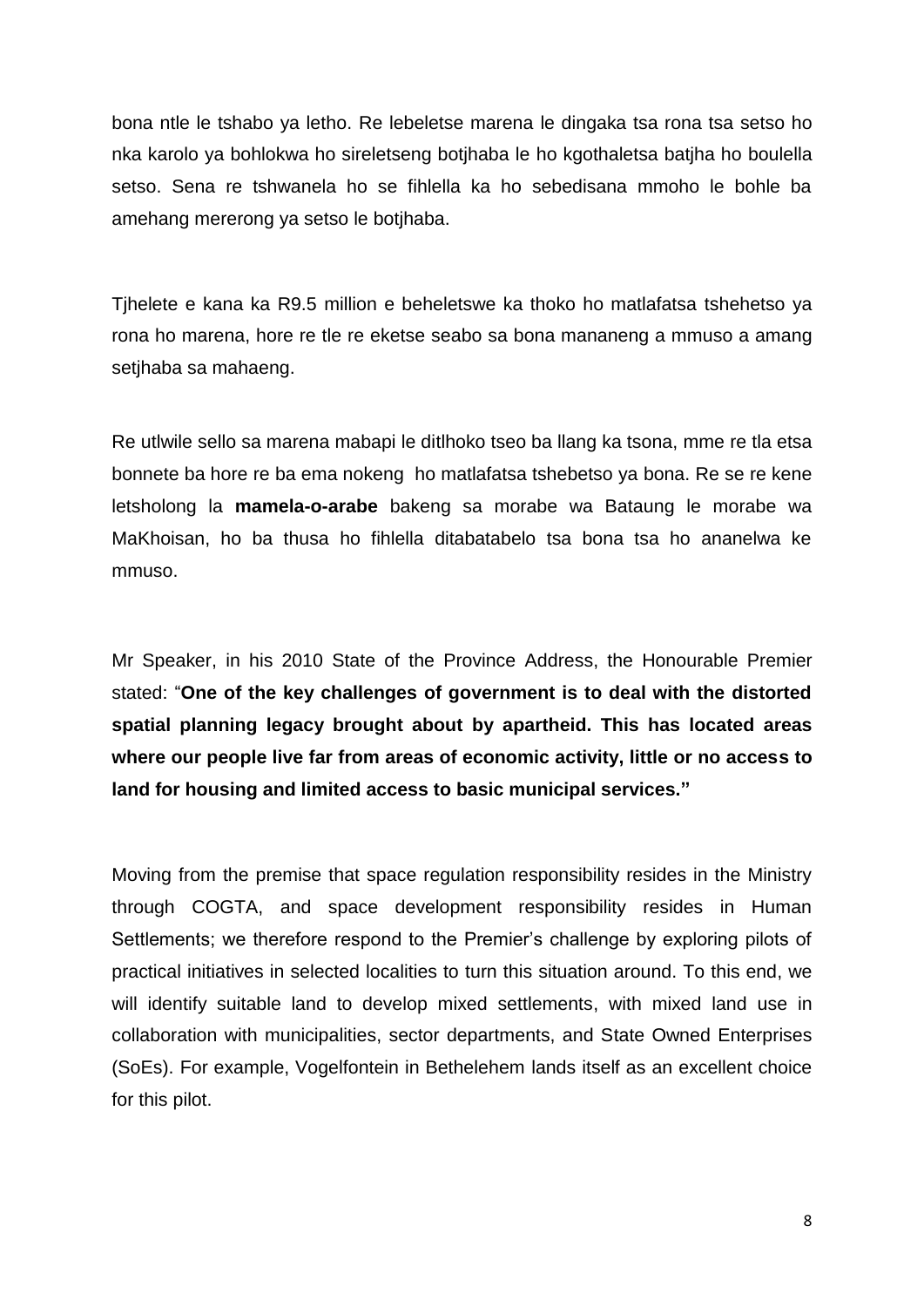A house is the most valuable asset, which can be provided to an individual household by government. This is a source of economic and social investment if it is well looked after. We therefore urge all our beneficiaries to maintain and take pride in their properties.

Mr Speaker, I now wish to elaborate on our human settlements commitments in the next financial year.

Let me state that creation of integrated human settlements is key to ensuring coordinated sustainable development. Prioritising integrated human settlements will yield desired results for better living conditions for citizens.

To this end, our allocation of R1.3billion will be used to construct housing units towards addressing the 200 000 housing backlog; to install municipal services, develop social amenities and acquire land.

Creating sustainable human settlements remains our main focus in the 2010/2011 financial year. As a commitment to the achievement of the Millennium Development Goals, our aim is to provide 10 000 units towards reducing the backlog of people living in informal settlements.

We will enforce quality in housing construction, in installation of municipal services**,** provision of social amenities, acquisition of land and creation of sites. We will promote innovation and alternative ways of construction that will promote energy saving.

Together with the national Department of Human Settlements, we will integrate Geographic Information System (GIS) into our Housing Subsidy System (HSS) that will monitor progress on all our projects.

We will continue in earnest with the rolling out of the second and third phases of the Land Restitution Programme to claimant beneficiaries, and complete construction in the current financial year.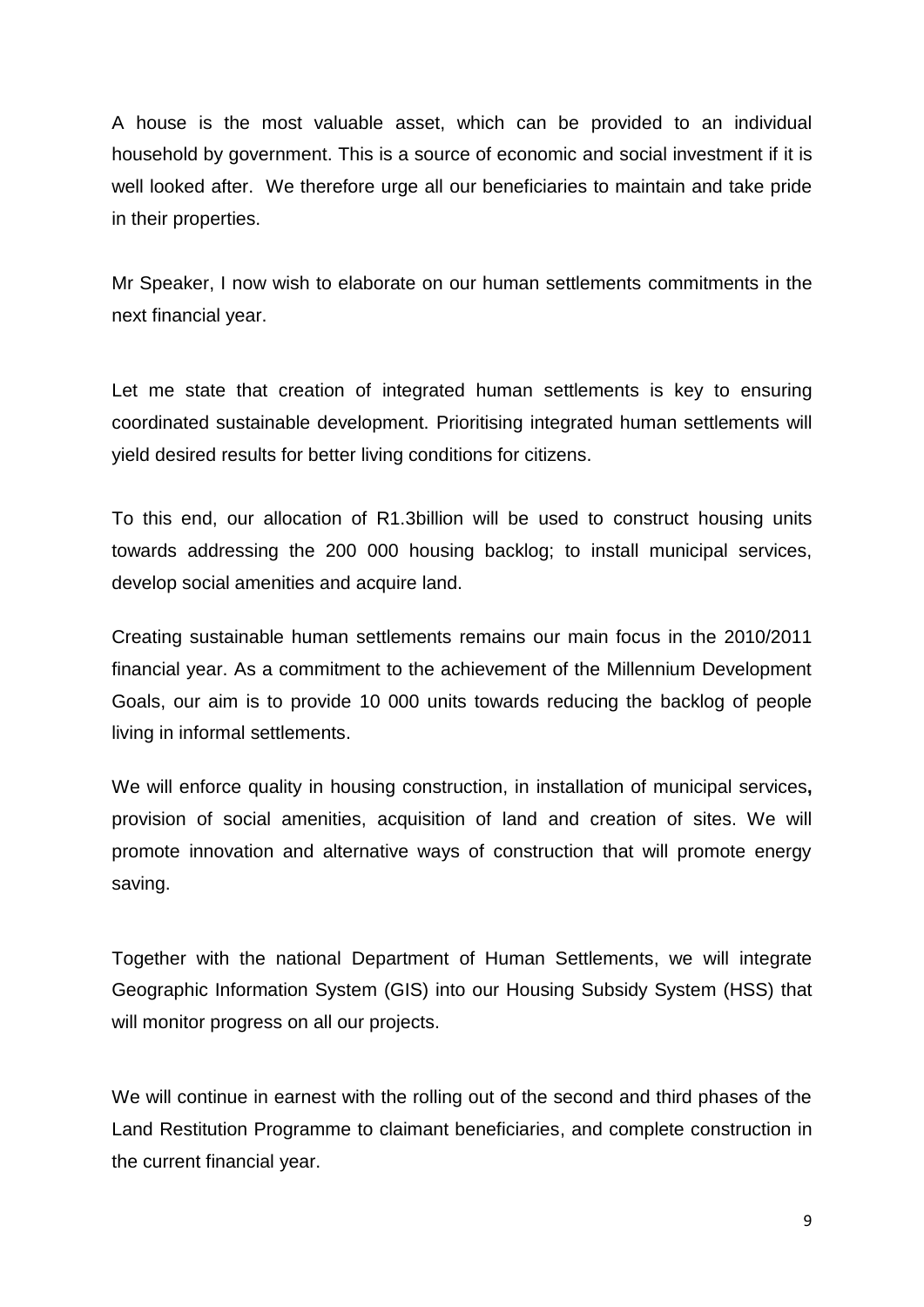In partnership with the private sector and the Housing Development Agency, we will explore different ways and means to provide mixed housing options. These options will include rental units closer to places of employment in Bloemfontein, Bethlehem, Sasolburg and Welkom as a pilot.

In collaboration with municipalities, we will work towards promoting security of tenure of our people through continuously handing out title deeds to beneficiaries to be completed by the end of September 2010.

We will continue with the programme of empowering women and youth through our housing contractor development programme, but we will isolate those who abuse this empowerment opportunity by engaging in shady deals such as fronting for established businesses.

We will utilise ward committees to create ward-based credible Housing Sector Plans as well as living beneficiary waiting lists. This will help us to prioritise those individuals who have been on the waiting list for a long time, especially the elderly. We will aggressively start the process during the month of April 2010.

Together with relevant departments, we will set up a team that will address the continued evictions of our people from farms, and ensure better living conditions of farm dwellers.

In promoting service delivery in farm areas, we will facilitate the creation of shelter for professionals such as educators who are currently commuting to work due to lack of accommodation.

We will provide 100 individual subsidies for credit and non-credit linked beneficiaries working together with the private sector and banks in Harrismith.

We will aggressively drive the Discount Benefit Scheme programme through targeted campaigns to communities in partnership with municipalities. The campaign will ensure home ownership of former state properties.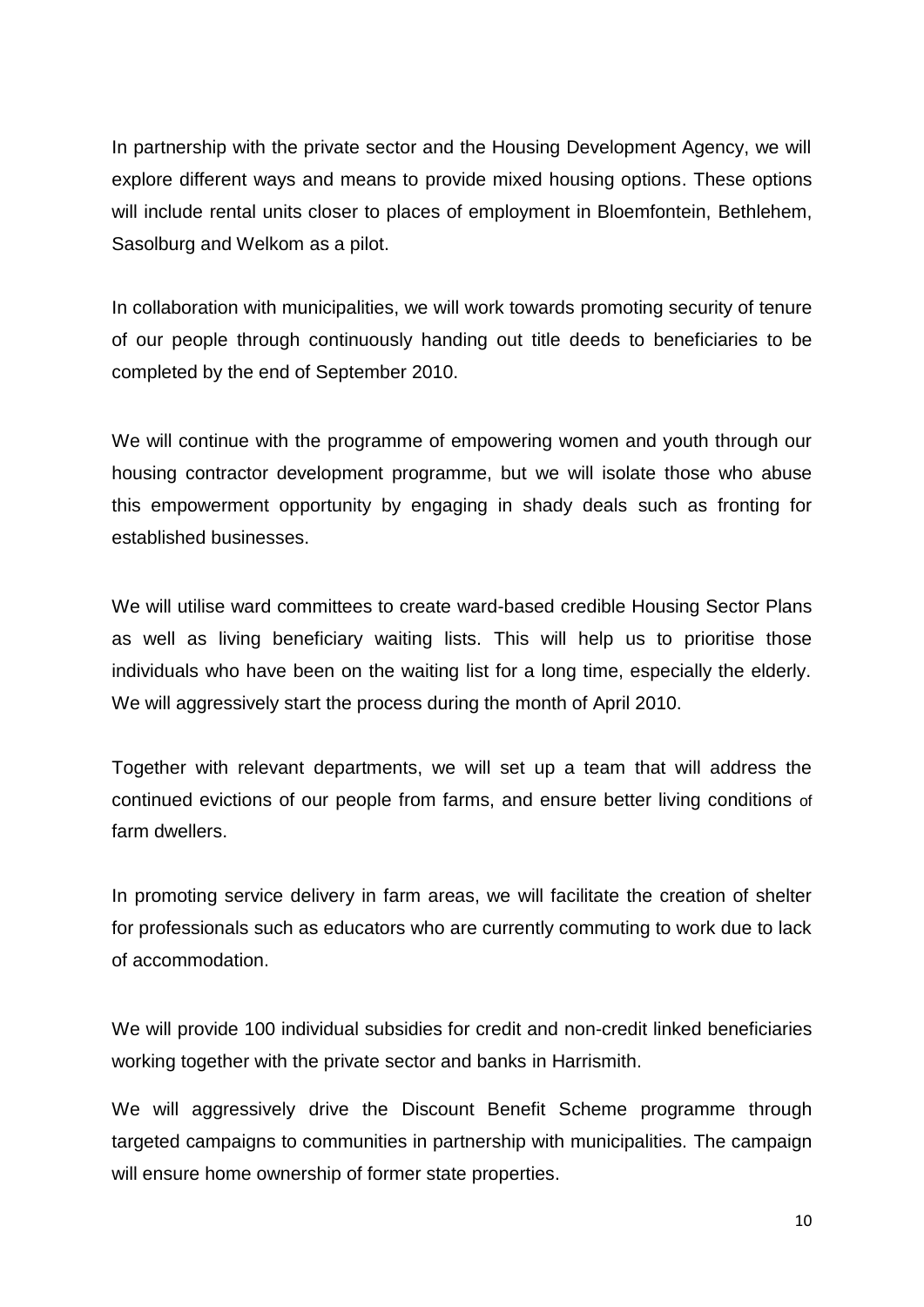Many of our townships were established without socio-economic facilities. We will therefore allocate R70 million to develop such facilities in Phumelela, Maluti-a-Phofung, Moqhaka, Ngwathe, and Matjhabeng local municipalities.

R135 million is provided to continue with our rectification of pre-1994 housing stock. This amount is meant to rebuild two roomed houses and to rectify houses with defects.

- R30 million is available for special attention to our rural communities and people who enjoy functional security of tenure.
- R44 million is allocated to support municipalities with funding to install new municipal services and create serviced sites for housing development.
- R30 million meant to secure prime land for future developments.
- R115.2 million allocated for the process of building decent homes for Military Veterans and Restitution beneficiaries.
- R85.5 million is allocated to provide our people with decent homes through demolition of G hostel in Welkom and Silver City hostel in Bloemfontein in line with the announcement by the honourable Premier.
- R520 million is allocated to address the eradication of informal settlements and the installation of concomitant municipal services.

Mr Speaker, as part of our social responsibility, we will continue to foster **social cohesion** through choral music, sporting activities and departmental youth forum.

## **Lerole le a thunya, mosebetsi o tswela pele, maphelo a rona a fetoha!**

In conclusion, Mr Speaker, despite the challenges we may be facing, our task is to contribute positively in nation building and serving our people with dignity and integrity. We will therefore strive to be **visible, effective, efficient, simple and touchable.** 

Let me take this opportunity to extend my appreciation to the collective in the Executive Council under the able leadership of honourable Premier, members of this